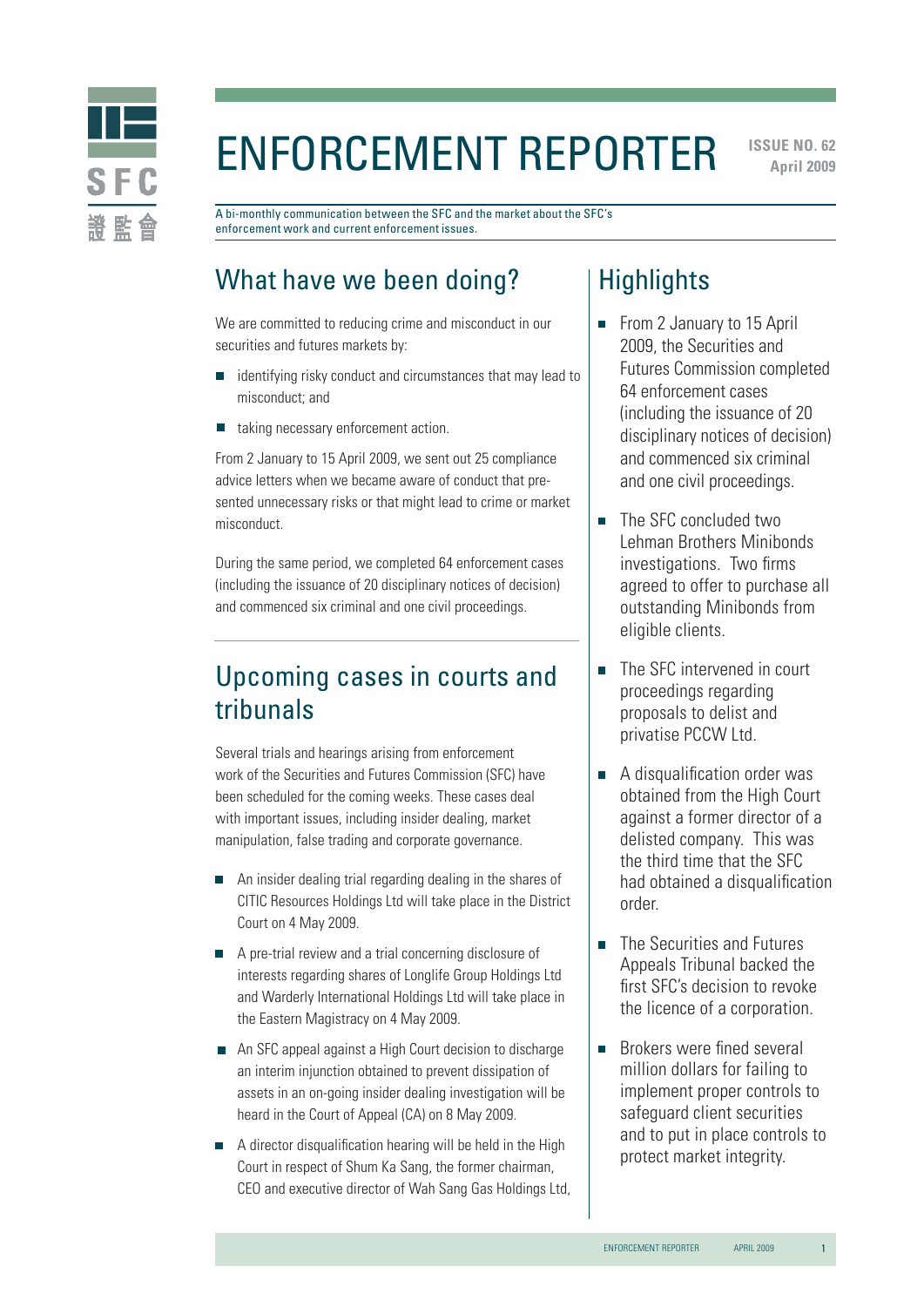on 22 May 2009.

A pre-trial review in respect of the alleged provision of false or misleading statements regarding the shares of Green Energy Group Ltd (formerly known as China Nan Feng Group Ltd) will take place in the Eastern Magistracy on 22 May 2009.

For a complete list of upcoming prosecutions and trials in all courts, please see [Upcoming Events and Calendar](http://www.sfc.hk/sfc/html/EN/events/events.html) on the SFC website.

#### The first immediate jail term for insider dealing

In the past editions of the Enforcement Reporter (Issues. 58 - 60), we have explained that our strategy is to reduce the incidence of insider dealing by using the full range of powers and remedies available to us, including seeking criminal, civil and administrative sanctions.

The SFC has secured seven criminal convictions in three insider dealing cases in nine months. Three persons were sent to jail immediately in two of the cases.

The second insider dealing case which was brought to trial concerned trading in the shares of Egana Jewellery & Pearls Ltd (Egana). It marked the first indictable trial in the District Court for insider dealing under the Securities and Futures Ordinance (SFO).

The five defendants in the Egana case, Mr Ma Hon Yeung (Ma), Ms Lo Yuk Wah Ivy (Ivy Lo), Mr Ma Hon Kit Sammy, Ms Tso Kin Wah Cordelia and Mr Ma Chun Ho Ronald, were convicted of a total of 12 charges of insider dealing by the District Court.

Ma and Ivy Lo were jailed for 26 months and 12 months respectively. The other three defendants were each sentenced to 200 hours of community service. Fines were also imposed in amounts equal to the profits made by the defendants. They were ordered to pay investigation costs totalling \$322,742.

Ma joined BNP Paribas Peregrine Capital Ltd (now known as BNP Paribas Capital (Asia Pacific) Ltd) (BNP) as a Vice President on 1 June 2006. BNP was involved in advising Egana on a proposal to privatise the company. Within days of becoming privy to the proposed deal, Ma tipped off his girlfriend (Ivy Lo) and three family members (the other defendants in this case) who all bought shares in Egana prior to the announcement of the proposed deal.

Between 1 June and 6 July 2006, trading in Egana's shares ranged between \$1.35 and \$1.61 with an average daily turnover of 636,630 shares. Trading in the shares was suspended on 7 July 2006 pending an announcement. On 11 July 2006, the proposed privatisation of Egana was announced. Following the announcement, the share price closed at \$1.84 with substantially increased turnover of 25 million shares. A total profit of almost \$900,000 was made by the defendants.

In the third criminal case which was brought to trial, Mr Andy Lam King Hung (Lam) was convicted on two charges of insider dealing in the shares of Chi Cheung Investment Co, Ltd (Chi Cheung). Lam, whilst employed as an accountant by a subsidiary of Chinese Estates Holdings Ltd, learned of a price sensitive proposal about Chi Cheung in around August 2007. Lam placed orders in his and his wife's accounts to buy Chi Cheung shares before the proposal was announced publicly. Following the announcement, the share price of Chi Cheung increased by some 30%.

Lam and his wife made a profit of \$209,000 from the alleged insider trading.

Lam was jailed for eight months and was ordered to pay a fine of \$130,000 and investigation cost of \$54,394. Lam's wife was acquitted of all charges.

The above cases are particularly serious because they involved professionals misusing confidential information gained in the course of their employment. The SFC will continue to prosecute insider dealing and seek jail terms wherever appropriate to serve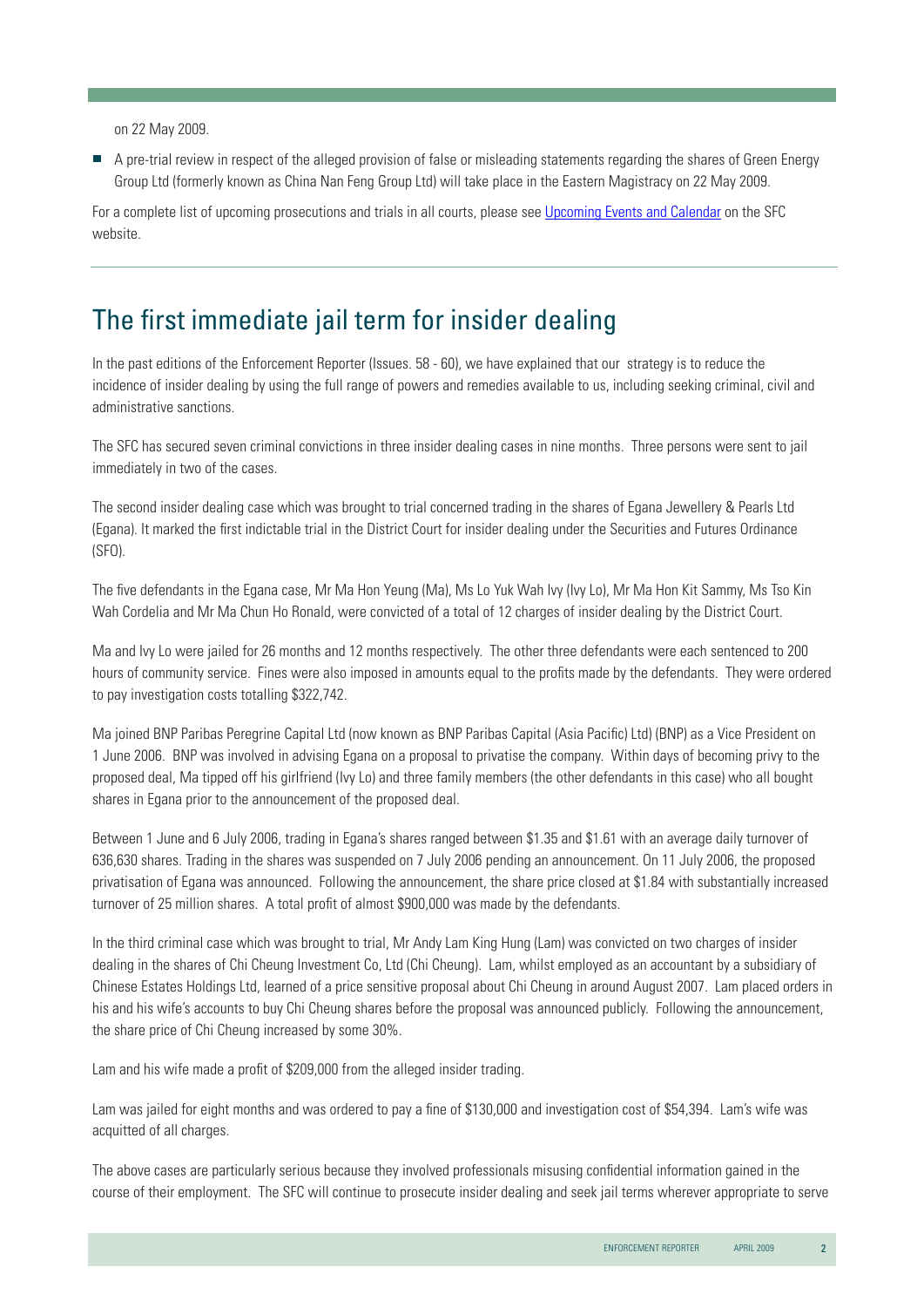as a credible deterrent. The immediate jail sentences, which were handed down for the first time for insider dealing, signal the community's strongest condemnation of this type of misconduct and serve as a warning against such illegal conduct.

For further information, please see press releases dated 28 February 2008, 17 March 2008, 23 October 2008, 11 March 2009, 27 March 2009, 1 April 2009 and 20 April 2009, and the judgment dated 11 March 2009 (DCCC 229-240/2008) on the Judiciary website.

#### Conclusion of two Minibonds investigations

In January 2009, the SFC concluded the first investigation into the sale of Lehman Brothers Minibonds (Minibonds). The SFC reprimanded Sun Hung Kai Investment Services Ltd (Sun Hung Kai) in respect of internal systems and controls relating to its sales of Minibonds to its clients since 2002 and imposed a probationary suspension. It was a triple-win resolution for investors, Sun Hung Kai and the SFC.

The SFC raised the following concerns with Sun Hung Kai:

- the adequacy of product due diligence on Minibonds before they were distributed to eligible clients;
- the adequacy of training given to Sun Hung Kai retail sales staff on Minibonds to enable them to understand the product and  $\overline{\phantom{a}}$ all its material risks;
- the assessment of the level of risk for each particular series of Minibonds, the communication of those risk ratings to its retail sales staff and the measures that ought to have been taken to ensure that its sales staff gave reasonably suitable advice by matching the risk-return profile of each series of Minibonds with the personal circumstances of each eligible client; and
- the record-keeping of investment advice given to eligible clients and queries raised by them, if any.

Sun Hung Kai did not admit any liability or wrongdoing but acknowledged the seriousness of the SFC's concerns. By an agreement under section 201 of the SFO, Sun Hung Kai agreed:

- to offer to its eligible clients to purchase all outstanding Minibonds bought through it;  $\overline{\phantom{a}}$
- to engage an independent audit firm to conduct a review of its internal control and compliance systems;  $\mathcal{L}_{\mathcal{A}}$
- if, within 18 months from the completion of Sun Hung Kai's current enhancement exercise, the SFC finds the same concerns of a materially serious nature as those identified by it in this investigation, Sun Hung Kai's licence will be partially suspended for three years to the extent that it will not be allowed to sell or distribute unlisted or structured products to clients and to provide advice to clients in relation to these products; and
- to continue to support and cooperate fully with the SFC.

Recently, the SFC concluded another investigation into the sale of Minibonds. By an agreement under section 201 of the SFO, KGI Asia Ltd (KGI) agreed to purchase from its clients all outstanding Minibonds bought through it without admission of liability. The SFC reprimanded KGI in respect of internal systems and controls relating to its sale of Minibonds and imposed a probationary suspension.

Faced with a vast number of complaints (more than 29,000 as at 31 March 2009) on the sale of Minibonds, the SFC had to decide how best to proceed with the Minibonds investigations. The options were to investigate each complaint individually or to investigate the selling practices and policies of each bank or firm by using a top-down approach. We decided, in the first instance, to adopt a systemic top-down approach, taken with the objective of ensuring that allegations arising from the complaints are investigated efficiently, effectively and expediently.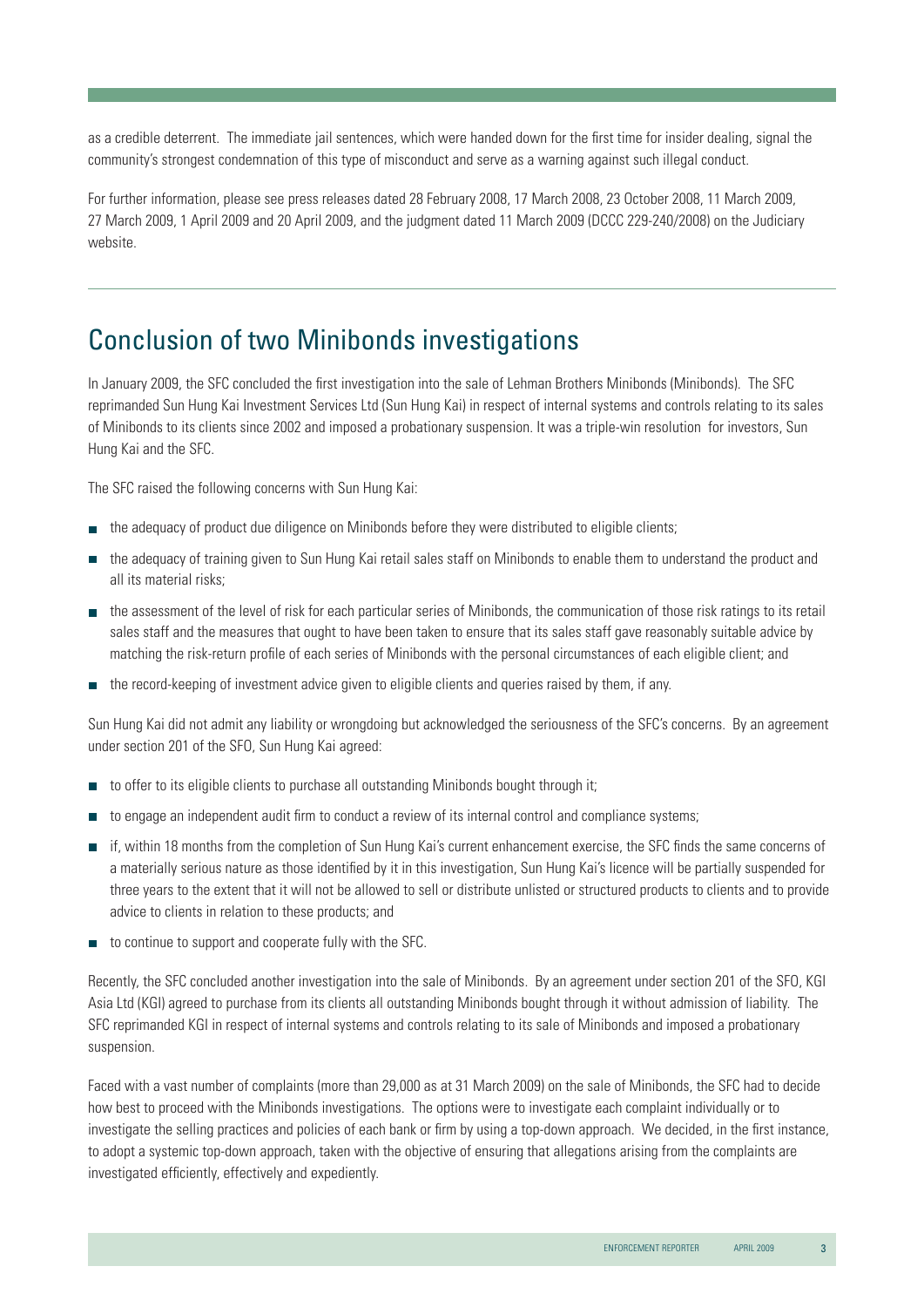In investigations, one size does not fit all. Not every complaint we decide to investigate is investigated in the same way. The speedy and successful conclusion of our investigations into Sun Hung Kai and KGI reflects the merits of adopting a top-down approach in these instances.

The SFC is required to consider the interest of the investing public or public interest in reaching an agreement with any party under section 201 of the SFO. In the cases of Sun Hung Kai and KGI, there was considerable merit in reaching an agreement with them:

- investors' interests are best protected through the repurchase offers made by Sun Hung Kai and KGI since the SFC does not  $\overline{\phantom{a}}$ have the power to make any compensation order under the SFO;
- there is a high public interest in resolving the case quickly as the agreement avoids delay, and unnecessary costs and  $\overline{\phantom{a}}$ expenses for all concerned; and
- the agreement is positive and forward-looking as the SFC can achieve regulatory effect by changing Sun Hung Kai's and KGI's behaviour through the use of probationary penalty and the continuous enhancements made to their systems and controls.

The SFC is continuing its investigations into more than 20 other Minibonds distributors. Consistent with the obligation to preserve secrecy contained in the SFO, it is our policy not to comment on ongoing investigations.

For further details, please see press release dated 22 January 2009 and 5 April 2009.

#### SFC intervenes in PCCW privatisation proceedings

The SFC wasted no time in addressing concerns expressed about the privatisation of PCCW Ltd (PCCW). For the first time, the SFC sought and obtained permission from the Court of First Instance (CFI) to intervene and be heard in proceedings commenced by PCCW for court approval of a scheme of arrangement proposing the delisting and privatisation of PCCW.

The SFC's application to intervene was made under section 385 of the SFO. This section allows the SFC to intervene in civil proceedings between private parties, so that it can provide its regulatory perspective in a matter provided for in the SFO or a matter in which the SFC has an interest because of its statutory role. Before making an application, the SFC must be satisfied that it is in the public interest to do so and must consult the Financial Secretary.

This is the first time the SFC has exercised its statutory power to apply to intervene and be heard in court proceedings.

On 6 April 2009, the CFI approved PCCW's scheme to privatise the company. The SFC appealed against the decision to the CA. On 22 April 2009, the CA ruled in favour of the SFC's appeal. We await the written reasons of the CA.

For further information, please see press releases dated 24 February 2009 and 6 April 2009.

# Conduct of listed companies and their directors remains firmly on agenda

To ensure high standards of listed companies' corporate governance, the SFC takes action against company directors who provide misleading information to the market and breach their duties to the company at the expense of shareholders. This includes seeking disqualification orders and commencing prosecutions, where appropriate. Two recent decisions, described below, are the latest outcomes.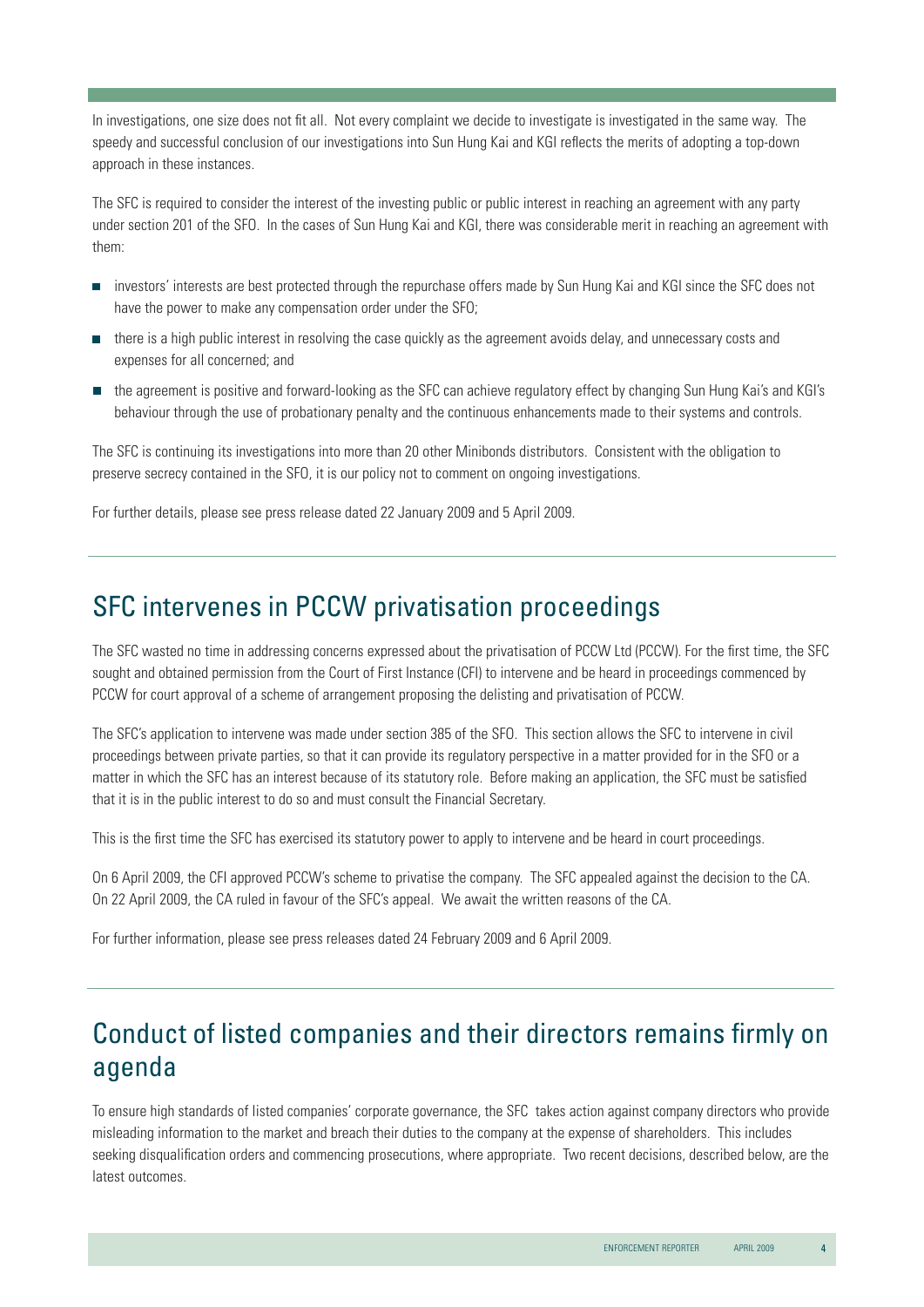#### **Third listed company director disqualified for misconduct**

In the last issue of the Enforcement Reporter (Issue No. 61), we reported the disqualification order obtained by the SFC against a former director of GP NanoTechnology Group Ltd (GP Nano).

Recently, the SFC obtained an order in the High Court against Mr Chow Chun Kwong (Chow), another former director of GP Nano, to disqualify him from being a director or being involved in the management of any listed company without court approval for a period of six years. This is the third disqualification order obtained by the SFC against a listed company director.

The SFC complained that Chow had acted with gross incompetence by:

- providing misleading information to the market in two announcements;  $\mathcal{L}_{\mathcal{A}}$
- abdicating responsibility as director of GP Nano;  $\overline{\phantom{a}}$
- П failing to exercise reasonable skill, care and diligence and/or to act in the best interests of the company;
- misrepresenting or misstating his own duties as executive director in the company's prospectus and annual reports; and П
- failing to ensure the company complied with the Rules Governing the Listing of Securities on the Growth Enterprise Market of The Stock Exchange of Hong Kong Ltd (SEHK) and the Code on Takeovers and Mergers.

Chow argued, that in accepting appointment as an executive director of the company, he was assured by a representative of major shareholders that his role would simply be talking to and liaising with fund managers and brokers to prepare the company for listing, and that the management of the company would be looked after by other executive directors. The court did not accept these as mitigating factors.

In delivering her judgment in the case, Madam Justice Kwan cited with approval that, "it is of the greatest importance that any individual who undertakes the statutory and fiduciary obligations of being a company director should realise that these are inescapable personal responsibilities."

The period, and the less stringent scope, of the disqualification order (which only applies to listed companies rather than to any company) reflected Chow's co-operation with the SFC, in particular, the admission of the complaints against him in the form of agreed facts presented to the court.

In the same proceedings, the SFC seeks disqualification orders against three other former directors of GP Nano. These hearings are yet to be scheduled.

For further details, please see press releases dated 30 March 2007, 30 May 2007, 4 December 2008 and 30 January 2009, and the judgment dated 30 January 2009 (HCMP 2524/2006) on the Judiciary website.

#### **Court confirms SFC's power to prosecute listed companies and their directors for making false or misleading statements to investors**

The Court of Final Appeal (CFA) dismissed an appeal by Mr To Shu Fai (To), former chairman of Daido Group Ltd (Daido).

In April 2007, the SFC prosecuted successfully Daido and To for making a false or misleading statement to the SFC in an announcement filed by Daido with SEHK. Both Daido and To appealed their convictions and their appeals were rejected by the High Court.

The former chairman challenged the SFC all the way to the CFA. The CFA confirmed the SFC's power to take enforcement action under the SFO against offences alleging false or misleading statements regarding announcements and information made by listed companies to SEHK. The conviction is the first of its kind for providing false and misleading information under the dual filing regime.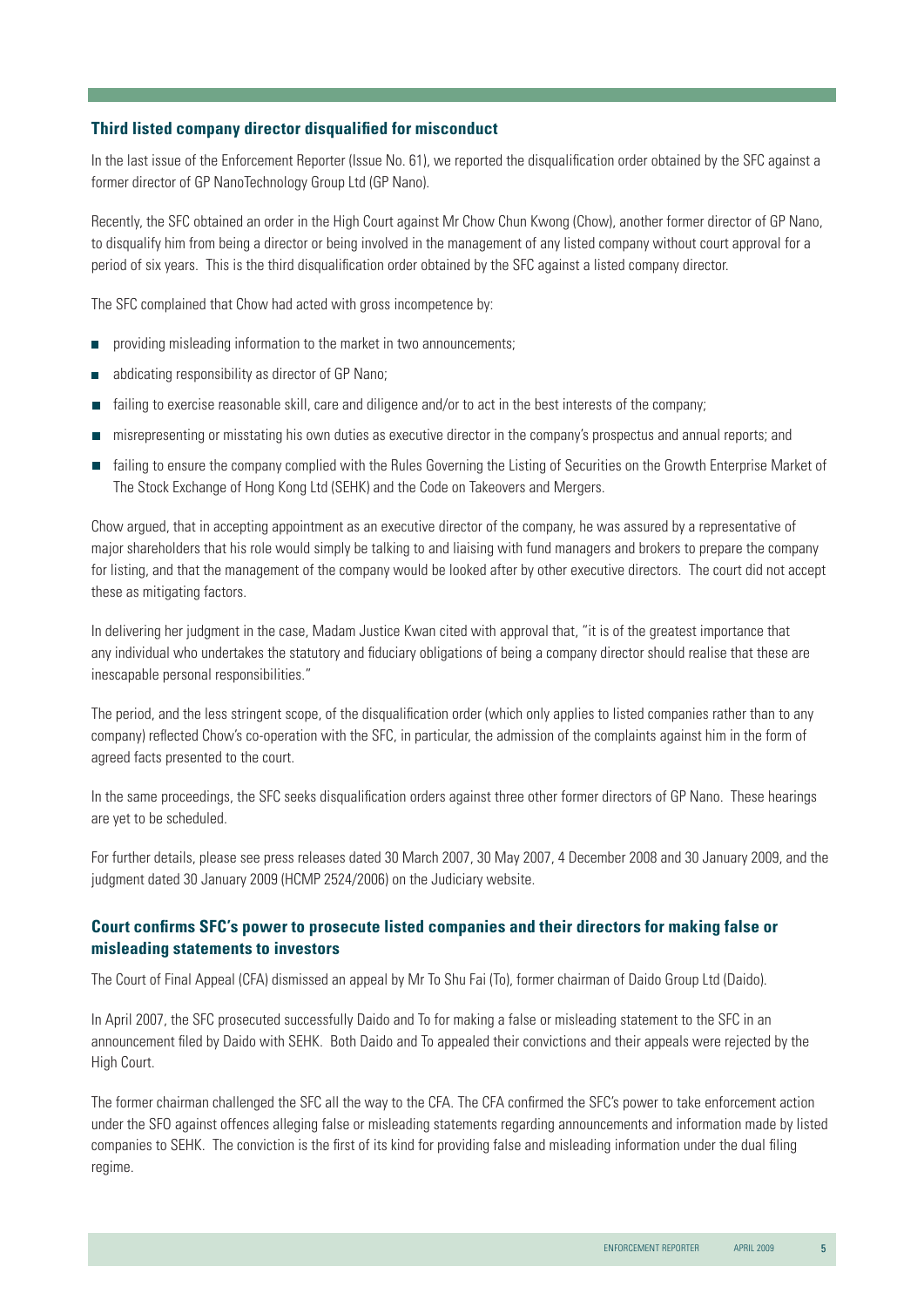For further details, please see press releases dated 12 April 2007, 4 February 2008 and 26 March 2009, and the judgments dated 1 February 2008 (HCMA 547/2007) and dated 26 March 2009 (FACC No. 3 of 2008) on the Judiciary website.

## Court winds up company engaged in unlicensed futures dealing

The SFC obtained orders in the court to wind up Gartlett Investments Ltd (Gartlett). This action stemmed from an investigation into unlicensed futures trading by Gartlett.

The investigation revealed that mainly commodity futures contracts were traded on the London Metals Exchange and that a total value of over US\$950 million was involved in a sample of over 2,400 contracts executed in the last two weeks of August 2008.

In September 2008, the SFC successfully applied to the court to appoint interim administrators to take control of Gartlett's affairs. The court also ordered the company to stop its dealing business.

The SFC sought court orders to wind up Gartlett because it appeared to be insolvent and needed to be subject to formal administration by an insolvency expert who could trace assets and, if possible, return money to creditors.

For further information, please see press releases dated 12 September 2008, 19 September 2008 and 26 March 2009.

# SFAT upholds SFC's decision to revoke licence of a licensed corporation

The Securities and Futures Appeals Tribunal (SFAT) confirmed the SFC's decisions to:

- revoke the licence of Hong Kong Forex Investment Ltd (Hong Kong Forex);  $\Box$
- ban Tse Shiu Hoi (Hong Kong Forex's major shareholder) from re-entering the industry for life and; and
- prohibit Eddie Ng Chit Chung (Hong Kong Forex's former responsible officer) from becoming licensed or registered for a period Ē. of three years.

This was the first time the SFC exercised its disciplinary power to revoke the licence of a corporation, following a failure by Hong Kong Forex to implement systems and controls to prevent unlicensed activities and cold calling. The SFC considered that Hong Kong Forex and its senior management facilitated, encouraged and turned a blind eye to continuing misconduct.

After reviewing the SFC's decisions, the Honourable Mr Justice Stone agreed with them and said that:

- $\blacksquare$  Hong Kong Forex "continued to embody a culture which is (or was) rotten to the core";
- "it is clear that the SFC took the view, upon entirely justified grounds, that it had lost all confidence in Hong Kong Forex … The regulator carefully considered the whole case, including its extensive history, and in the exercise of its discretion came to a decision with which this Tribunal emphatically declines to interfere upon this application"; and
- "a sanctioned party should not expect to achieve its aim of a variation of severe disciplinary sanction simply by waiving its chequebook in the Tribunal's face".

For further details, please see press releases dated 29 January 2008 and 24 March 2009.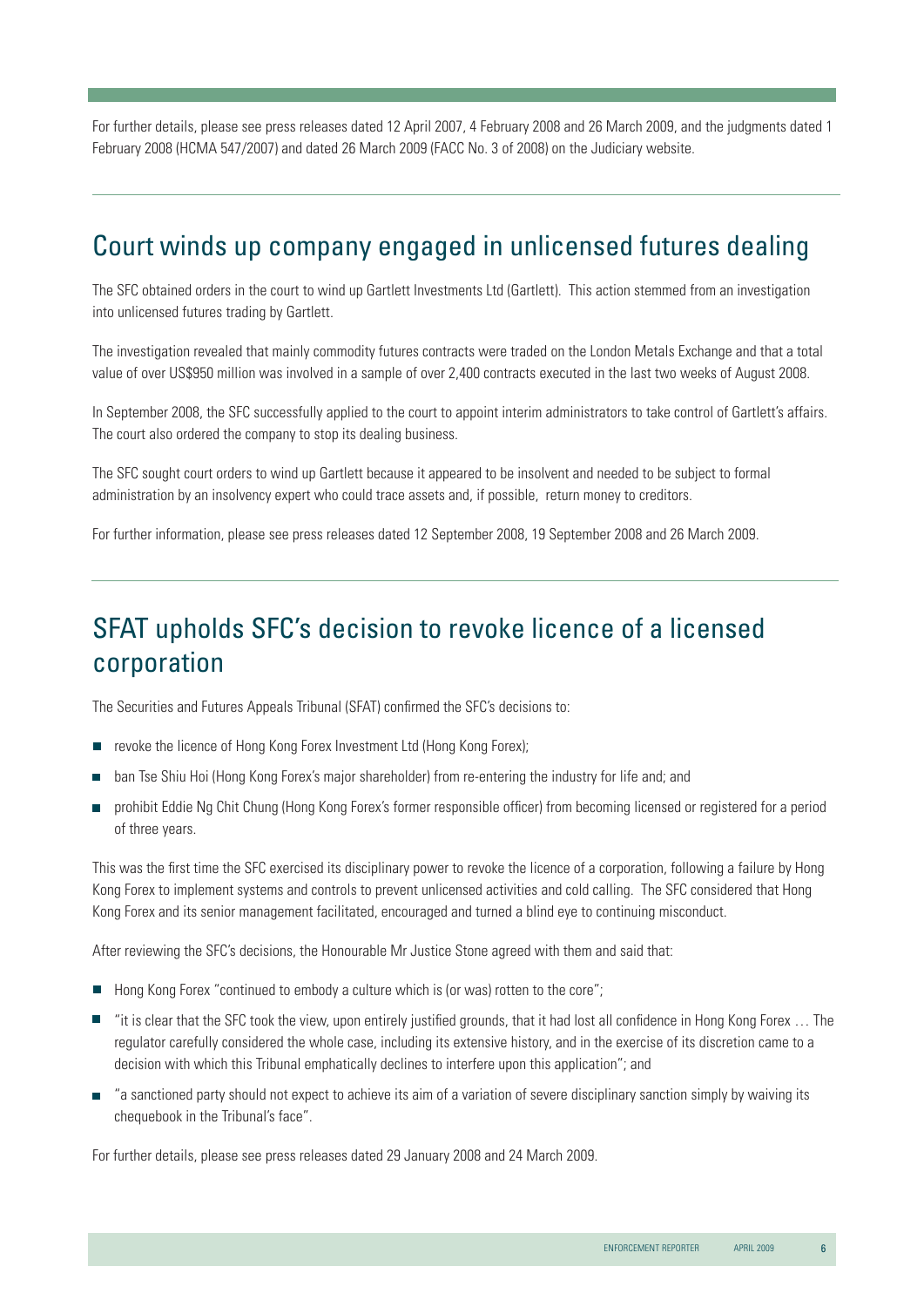# Safe custody of client assets mandatory

Safe custody of client assets is a mandatory obligation for licensees. As illustrated in the last issue of the Enforcement Reporter (Issue No. 61), the SFAT and the SFC will not tolerate sloppy and negligent behaviour as to the safeguarding of client assets.

Recently, the SFC reprimanded and fined BOCI Securities Ltd (BOCI) \$3 million for failing to implement proper controls to safeguard client securities.

The SFC found that a settlement staff member of BOCI had transferred shares belonging to cash and margin clients to BOCI's clearing account with the Central Clearing and Settlement System without clients' authorisations. In 2006, on over 30 occasions, the client shares were used to settle transactions for BOCI's institutional clients who were late in delivering scrip for settlement. The share transfers were not detected for almost a year.

The transfers did not result in any client loss and were the result of acts by one staff member. BOCI reported the matter to the SFC and cooperated with the SFC's disciplinary proceedings. The SFC took into account these factors and entered into an agreement with BOCI under section 201 of the SFO. The fine was reduced accordingly.

For further information, please see press release dated 18 February 2009.

# Liquidity provider disciplined for failing to preserve market integrity

The SFC reprimanded Macquarie Equities (Asia) Ltd (Macquarie) and fined it \$4 million following an investigation into Macquarie's operation of a commission rebate scheme in relation to derivative warrants issued by Macquarie Bank Ltd (MB warrants).

Under the rebate arrangement, Macquarie agreed to reimburse investors, through their participating brokers, the brokerage costs for trading specified warrants, thus reducing transaction costs for investors and stimulating trading in certain MB warrants.

The SFC identified heavy trading activities in MB warrants between two clients from two participating brokerages from January 2004 to January 2005. The two clients repeatedly traded the MB warrants at or near the same prices within short time intervals and created substantial amounts of turnover. As a result of the heavy trading, the clients received a significant amount of commission rebate from Macquarie. Together with the discounts on brokerage costs from the brokerages, which were more than the commission rebate, the two clients were then able to generate profit from the trading.

Macquarie had put in place some controls to deal with market integrity and monitored the rebate arrangement. However, it failed to check whether the commission rebate paid was higher than the actual brokerage costs. This contributed to conditions that created a distorted market for the relevant MB warrants, and investors may have been misled that certain MB warrants were more actively traded than was actually the case.

In deciding on the disciplinary sanctions, the SFC considered that Macquarie took some steps to supervise its rebate arrangement, it was not itself a party effecting any abusive trading, it co-operated with the SFC in the disciplinary proceedings and had a clean disciplinary record.

Licensed intermediaries, especially those entrusted with the function of providing liquidity in a derivative warrant market, have an obligation to help protect market integrity.

For further information, please see press release dated 19 March 2009.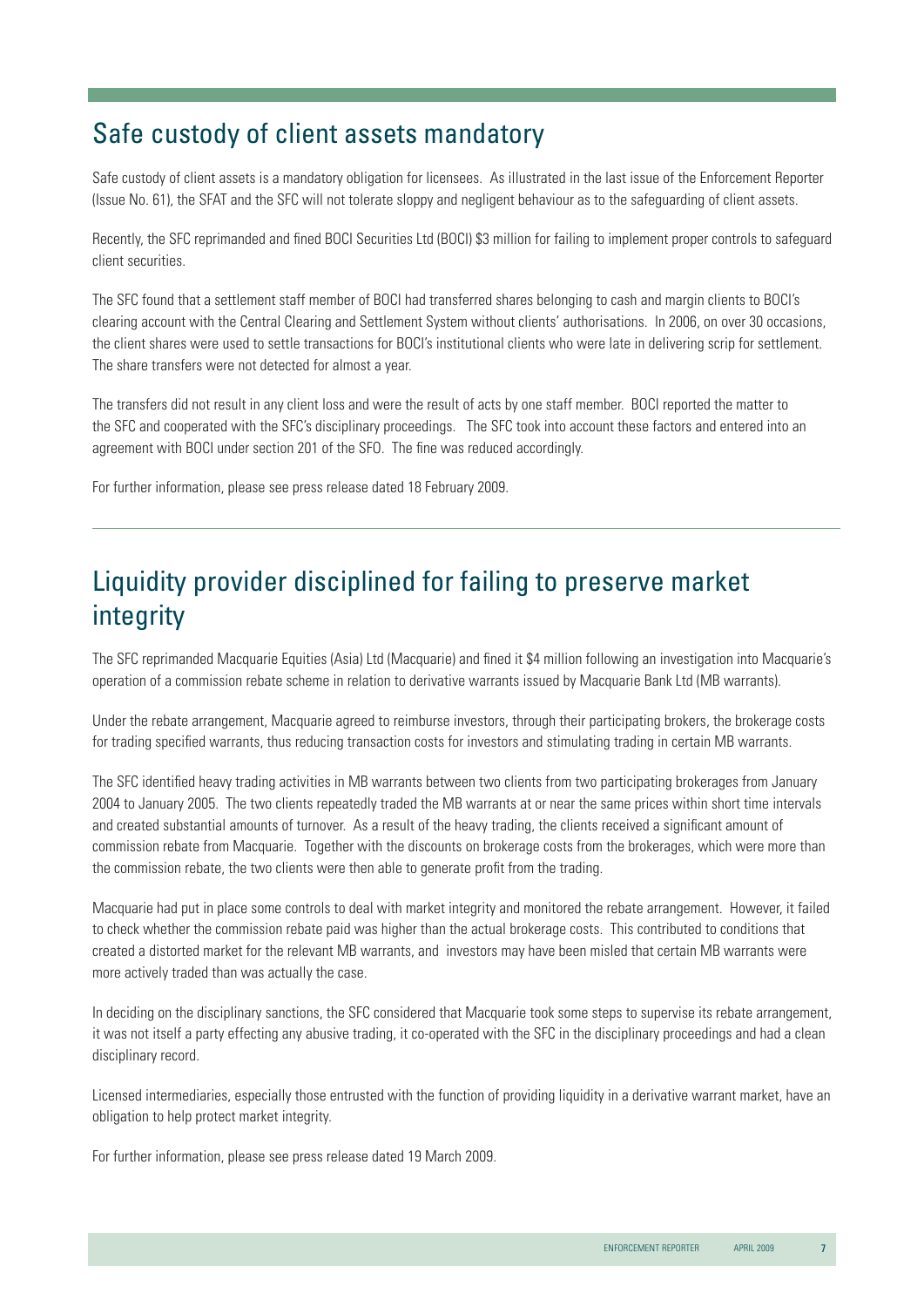# Market Misconduct Tribunal finds four persons culpable of market misconduct

The Market Misconduct Tribunal (MMT) recently submitted reports to the Financial Secretary in relation to dealing in the shares of QPL International Holdings Ltd. The MMT determined that four persons were culpable of market misconduct:

- Chau Chin Hung (Chau), acting as a director and responsible officer of Sun Hung Kai, had engaged in false trading and price rigging by placing a significant number of bid orders through the account of Cheeroll Ltd (an associated company of Sun Hung Kai) over a period of five weeks. The bid orders were never executed, and were generally immediately cancelled, reduced in size, cancelled later on the same day and re-issued at the same price shortly thereafter;
- Cheung Sau Lin Connie (Cheung), acting as an employee or agent of Sun Hung Kai, had assisted Chau to engage in the market misconduct; and
- Cheeroll Ltd and Sun Hung Kai were vicariously liable for the above market misconduct of Chau and/or Cheung. П

The MMT ordered, among other things, that Chau and Cheung shall not be a director, liquidator, receiver or manager of the property or business of a listed company (or any subsidiary company of Sun Hung Kai & Co. Ltd, including Sun Hung Kai), or be involved in the management of such company for a period of 18 and six months respectively.

Further, the MMT ordered that the SFC be recommended to take disciplinary actions against them and Sun Hung Kai, because persons licensed with the SFC have been found culpable of market misconduct. This is the first case decided by the MMT involving false trading and price rigging.

For further information, please see the MMT's reports dated 22 January 2009 and 25 February 2009.

#### Enforcement policy and practice

#### **Governance in relation to the issue of research reports**

The SFC recently completed an investigation into the suspected disclosure of false or misleading information inducing transactions under the SFO.

An investment bank issued a research report about a purported economic stimulus package of a discernible size. The report did not contain any reference as to the source or basis for the statements concerned. Readers were unable to identify whether the statements were facts, or were merely views of the author and/or the investment bank.

We recognise that the impact of economic research reports on the stock markets may not be as direct as stock analysis reports. However, economic research reports containing sensitive issues may be reported by the media and may have considerable impact on the local stock market.

Investment banks should adequately review their research reports, including economic research reports, to ensure that statements contained in the reports are based on reliable sources or reasonable analysis. Further, the presentation of the reports should not confuse estimates or personal views of authors and house views with facts and information from reliable sources, in order to avoid misleading the investing public.

#### **Spam from unknown source**

The SFC received complaints relating to spam purportedly issued by a professor through different e-mail accounts. The spam